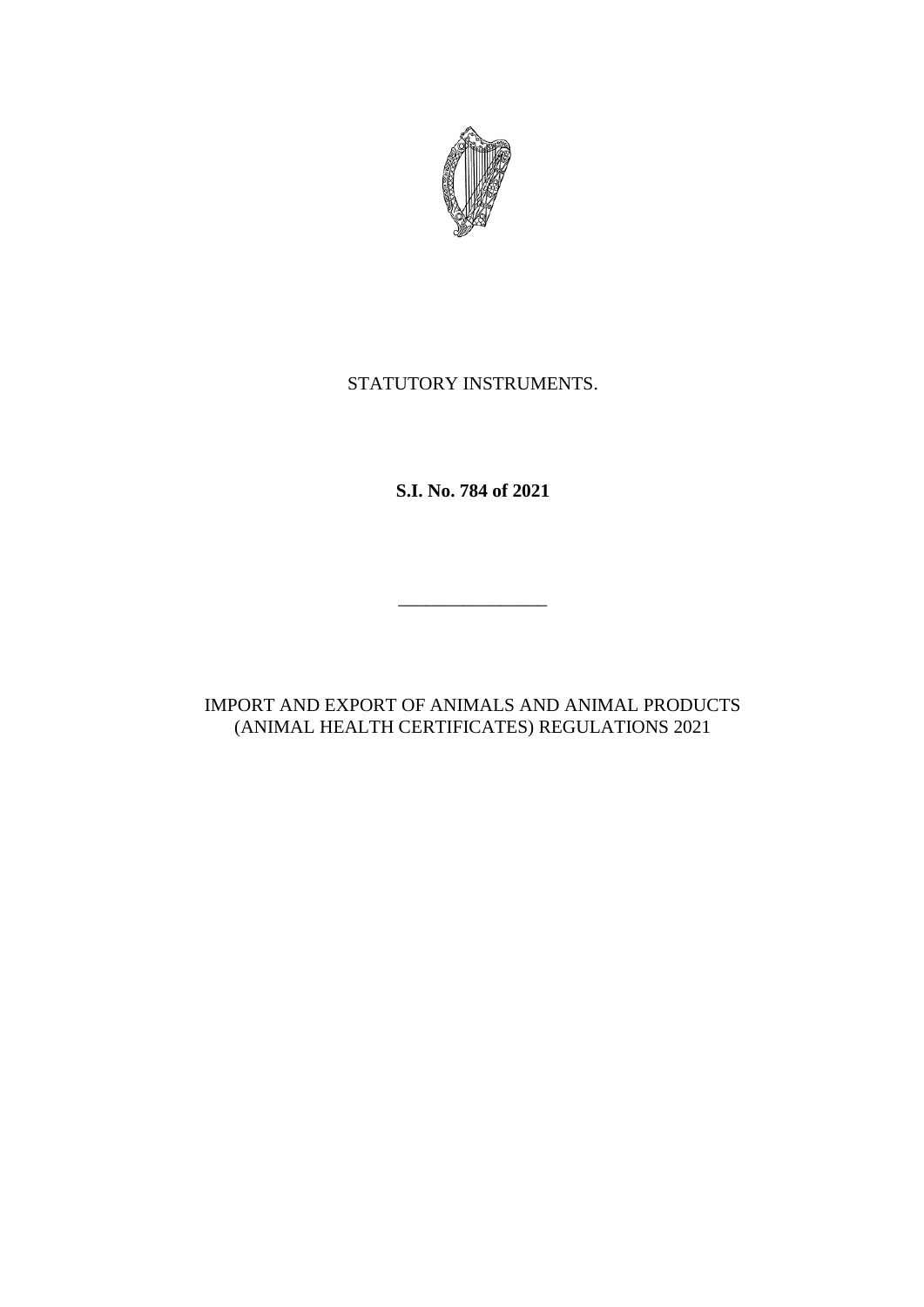# S.I. No. 784 of 2021

## IMPORT AND EXPORT OF ANIMALS AND ANIMAL PRODUCTS (ANIMAL HEALTH CERTIFICATES) REGULATIONS 2021

Arrangement of Regulations

- 1. Citation
- 2. Interpretation
- 3. Breach of EU Regulation (animal health certification)
- 4. Import and Export of certain animals and products
- 5. Restriction on certain animals imported from third country, etc.
- 6. Issue of animal health certificate
- 7. Export of certain animals
- 8. Possession of certain records
- 9. Notice
- 10. Penal provisions, etc.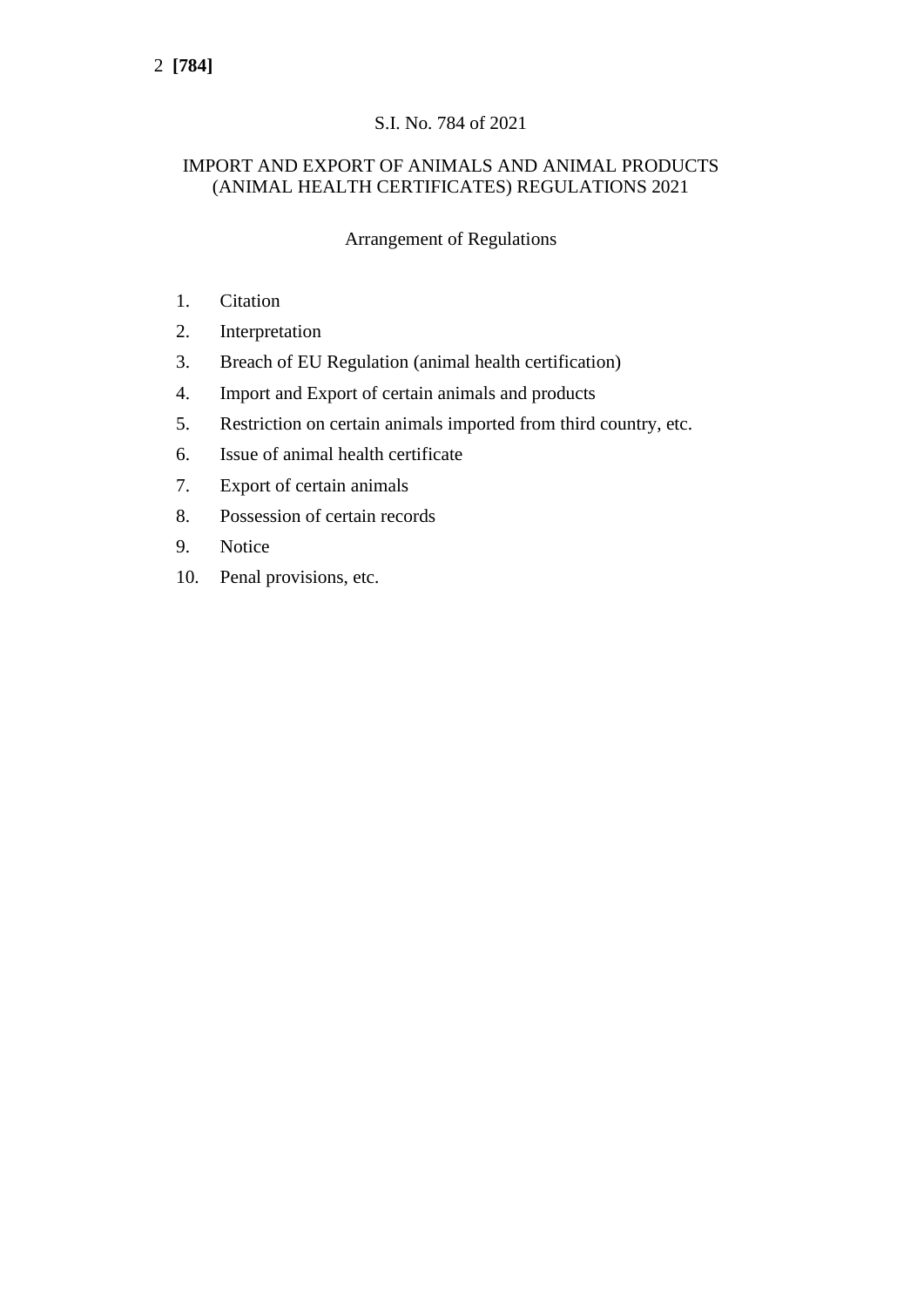#### S.I. No. 784 of 2021

## IMPORT AND EXPORT OF ANIMALS AND ANIMAL PRODUCTS (ANIMAL HEALTH CERTIFICATES) REGULATIONS 2021

I, CHARLIE MC CONALOGUE, Minister for Agriculture, Food and the Marine, in exercise of the powers conferred on me by section 36 and section 36A (inserted by the Greyhound Racing Act 2019 (No. 15 of 2019) of the Animal Health and Welfare Act 2013 (No. 15 of 2013), for the purpose of giving further effect to Section 7 of Chapter 3 of Title I of Part IV of Regulation (EU) 2016/429 of the European Parliament and of the Council of 9 March 2016<sup>1</sup>, Sections 1, 2, 3 and 4 of Chapter 8 of Part II of Commission Delegated Regulation (EU) 2020/ 688 of 17 December 2019<sup>2</sup>, Commission Delegated Regulation (EU) 2020/692 of 30 January  $2020^3$ , Commission Implementing Regulation (EU)  $2020/2235$  of 16 December 2020<sup>4</sup> , Commission Implementing Regulation (EU) 2020/ 2236 of 16 December 2020<sup>5</sup> , Commission Implementing Regulation (EU) 2021/ 403 of 24 March 2021<sup>6</sup>, Commission Implementing Regulation (EU) 2021/404 of 24 March 2021<sup>7</sup>, Commission Implementing Regulation (EU) 2021/1329 of 10 August 2021 (amending the last three cited Regulations**) 8 ,** make the following regulations:

#### **Citation**

1. These are the Import and Export of Animals and Animal Products (Animal Health Certificates) Regulations 2021.

#### **Interpretation**

2. (1) In these Regulations "issue" in relation to an animal health certificate includes endorsing or signing such certificate.

(2) A word or expression in these Regulations has the same meaning as in the act of the institutions of the European Union mentioned in the preamble to these Regulations.

#### **Breach of EU Regulation (animal health certification)**

3. A person who contravenes Articles 126, 134, 143, 148, 151, 159, 161, 166 or 167 of Regulation (EU) 2016/429 of the European Parliament and of the Council of 9 March 2016 commits an offence.

<sup>1</sup> O.J. L 084 of 31.3.2016*, p. 01[; http://data.europa.eu/eli/reg/2016/429/oj.](http://data.europa.eu/eli/reg/2016/429/oj)*

<sup>2</sup> O.J. L 174 of 3.6.2020*, p. 140[; http://data.europa.eu/eli/reg\\_del/2020/688/oj.](http://data.europa.eu/eli/reg_del/2020/688/oj)*

<sup>3</sup> O.J. L 174 of 3.6.2020, *p*. *379; [http://data.europa.eu/eli/reg\\_del/2020/692/oj](http://data.europa.eu/eli/reg_del/2020/692/oj)*

<sup>4</sup> O.J. L 442, 30.12.2020*, p. 01; [http://data.europa.eu/eli/reg\\_impl/2020/2235/oj.](http://data.europa.eu/eli/reg_impl/2020/2235/oj)*

<sup>5</sup> OJ. L 442, 30.12.2020*, p. 410[; http://data.europa.eu/eli/reg\\_impl/2020/2236/oj.](http://data.europa.eu/eli/reg_impl/2020/2236/oj)*

<sup>6</sup> O.J. L 113, 31.3.2021*, p. 01; [http://data.europa.eu/eli/reg\\_impl/2021/403/oj.](http://data.europa.eu/eli/reg_impl/2021/403/oj)*

<sup>7</sup> O.J. L 114, 31.3.2021*, p. 01; [http://data.europa.eu/eli/reg\\_impl/2021/404/oj.](http://data.europa.eu/eli/reg_impl/2021/404/oj)*

<sup>8</sup> O.J. L 288, 11.8.202*, p. 48; [http://data.europa.eu/eli/reg\\_impl/2021/1329/oj.](http://data.europa.eu/eli/reg_impl/2021/1329/oj)*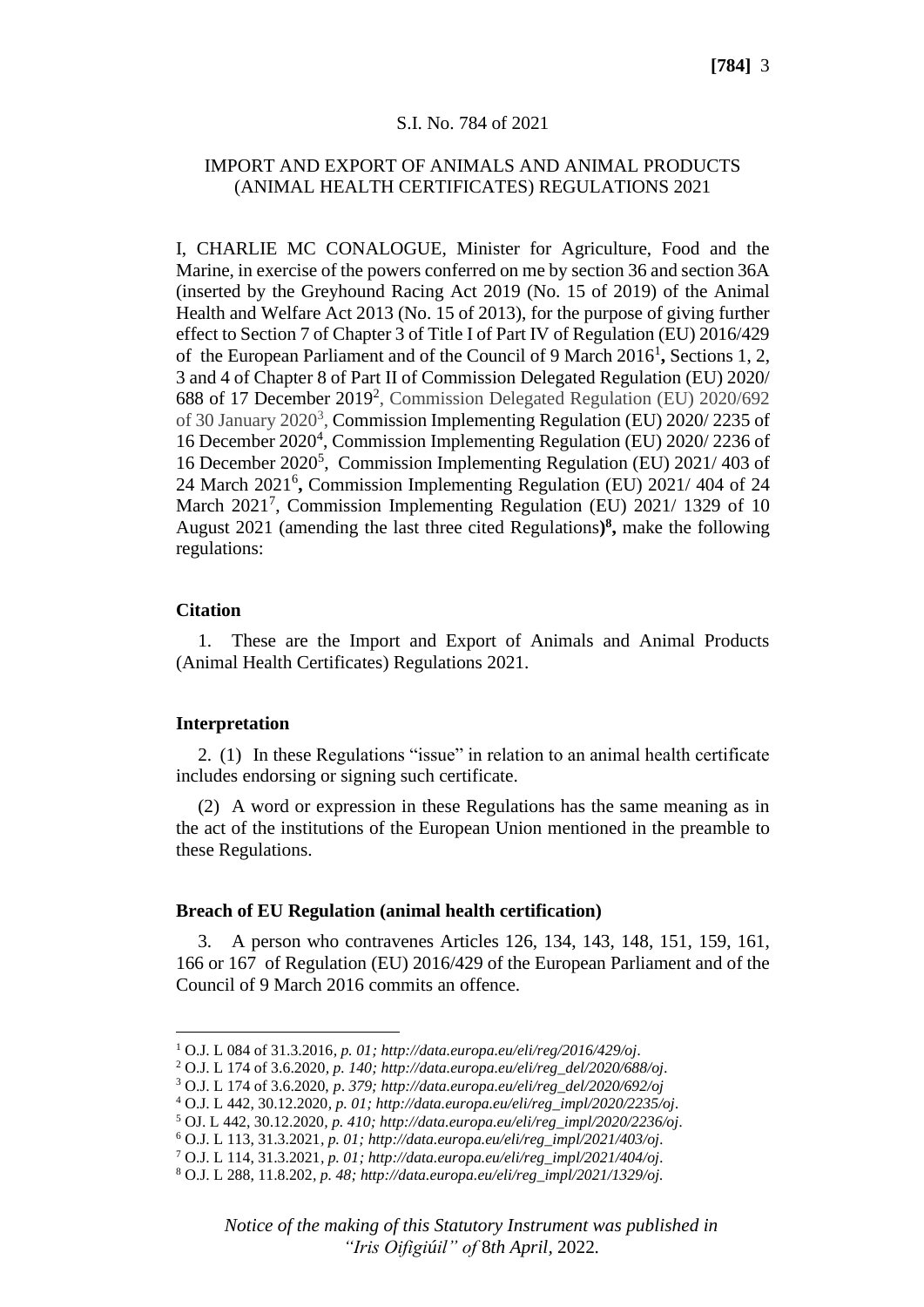## **Import and Export of certain animals and products**

4. (1) A person shall not import, export or transit an animal or animal product of a class or description to which Commission Implementing Regulation (EU) 2021/ 404 of 24 March 2021 applies from a third country unless the third country or part of the third country is entered on the list relating to that class of animal or animal product contained in that Regulation and the animal or animal product is accompanied by an animal health certificate that –

- (*a*) relates to the animal or animal product,
- (*b*) conforms to the model relating to the animal or animal product mentioned in that Regulation, and
- (*c*) is completed in accordance with the act of the institutions of the European Union.

(2) A person shall not import, export or transit an animal or animal product of a class or description to which Section 1 of Chapter 8 of Part II of Commission Delegated Regulation (EU) 2020/ 688 of 17 December 2019 applies unless the animal or animal product is accompanied by an animal health certificate that –

- (*a*) relates to the animal or animal product,
- (*b*) conforms to the applicable rules set down in that Section, and
- (*c*) conforms to the model and is completed in accordance with the applicable provision of Commission Implementing Regulation (EU) 2021/ 403 of 24 March 2021.

(3) A person who has an animal, of a class or description to which Sections 1,2,3,5,6 and 7 of Chapter2 of Commission Delegated Regulation (EU) 2020/ 688 of 17 December 2019 applies, that has been imported from a third country, in his or her possession or under his or her control commits an offence unless the animal–

- (*a*) Is kept at the place of destination stated on the animal health certificate mentioned in paragraph (1) that relates to the animal for a period of not less than thirty days from the date of entry of the animal into that place of destination, and
- (*b*) is kept separate so as to prevent direct and indirect contact with all other animals on that establishment for at least 30 days.

(4) A person who contravenes paragraph (1) or paragraph (2) commits an offence.

## **Restriction on certain animals imported from third country, etc.**

5. (1) A person who imports or transits an animal or animal product of a class or description to which Commission Delegated Regulation (EU) 2020/692 of 30 January 2020, relates from a third country commits an offence unless that animal or animal product is accompanied by –

> (*a*) an animal health certificate that relates to the animal, animal product or consignment drawn up in accordance with the appropriate model set down in Commission Implementing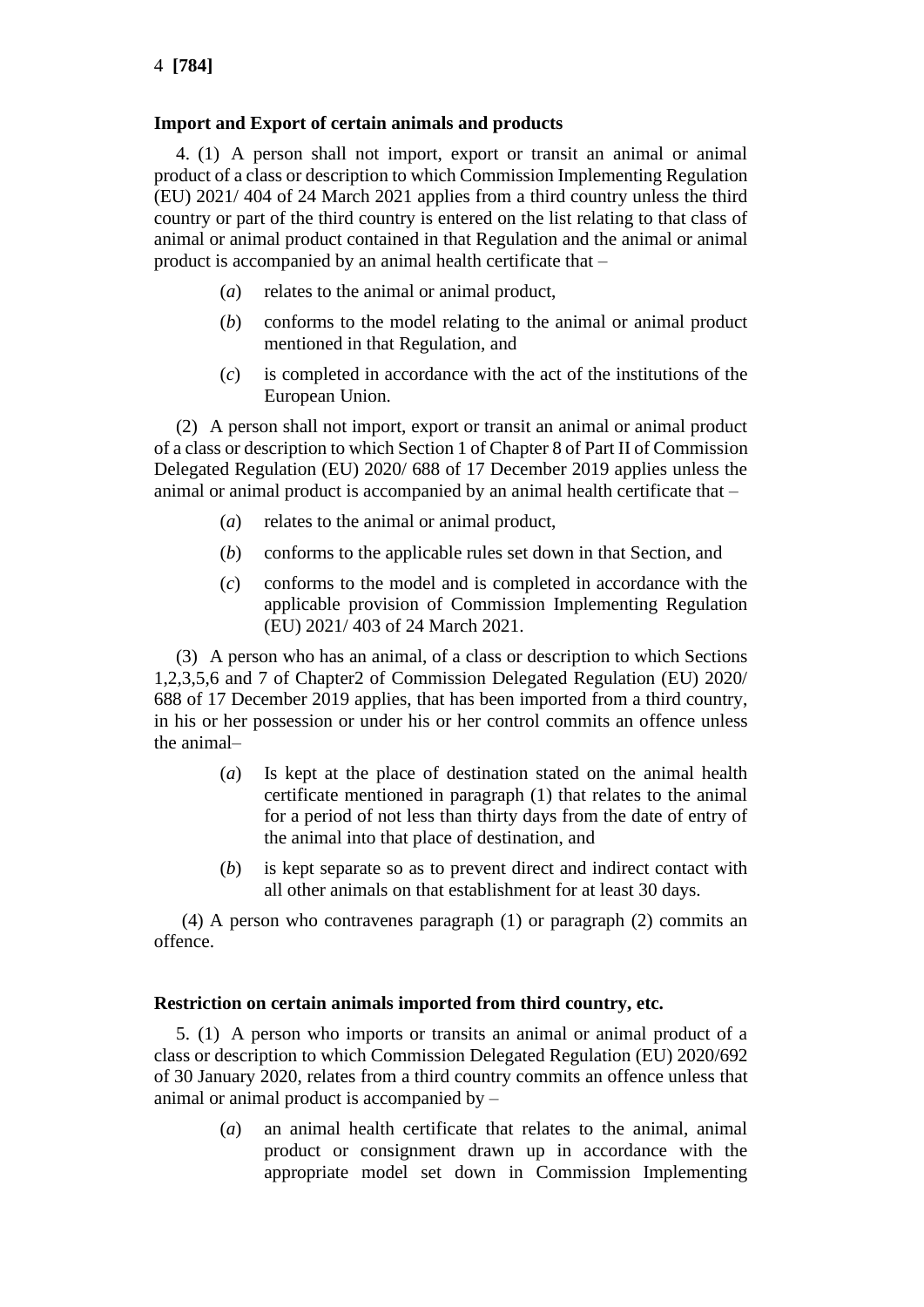Regulation (EU) 2021/403 of 24 March 2021, Commission Implementing Regulation (EU) 2020/2235 16 December 2020, or Commission Implementing Regulation (EU) 2020/2236 16 December 2020 or

- (*b*) until 15 January 2022, an animal health certificate referred to in an act of the institutions of the European Union mentioned in Article 35 of Commission Implementing Regulation (EU) 2020/ 2235 of 16 December 2020, Article 10 of Commission Implementing Regulation (EU) 2020/ 2236 of 16 December 2020, Article 27 of Commission Implementing Regulation (EU) 2021/ 403 of 24 March 2021, or Article 6 of Commission Implementing Regulation (EU) 2021/404 of 24 March 2021, as the case may be.
- (2) A person who moves
	- (*a*) an imported animal in contravention of Article 26 of Commission Delegated Regulation (EU) 2020/692 of 30 January 2020, or
	- (*b*) any other bovine animal, camelid animal, cervine animal, ovine animal or porcine animal from the place of destination stated on the animal health certificate mentioned in paragraph (1) (a),

unless a period of 30 days has elapsed from the entry of the animal mentioned in sub-paragraph (a) into the place of destination stated on the animal health certificate mentioned in paragraph (1) that relates to the animal commits an offence.

- (3) Paragraph (2) (b) does not apply to  $-$ 
	- (*a*) registered equine animals, or
	- (*b*) an animal that is moved directly to slaughter at an establishment engaged in the lawful slaughter of animals of that class or description.

(4) A person shall not import a lagomorph, rodent, reptile or amphibian from a third country unless the animal is accompanied by an animal health certificate as provided for, and the import is otherwise carried out in accordance with, animal health and welfare regulations.

(5) A person who has an animal that has been

- (*a*) imported in contravention of paragraph (1) or (4), or
- (*b*) moved in contravention of paragraph (2),

in his or her possession or under his or her control or sells or supplies such an animal commits an offence.

#### **Issue of animal health certificate**

6 A person other than a person lawfully entitled to do so who purports to issue an animal health certificate commits an offence.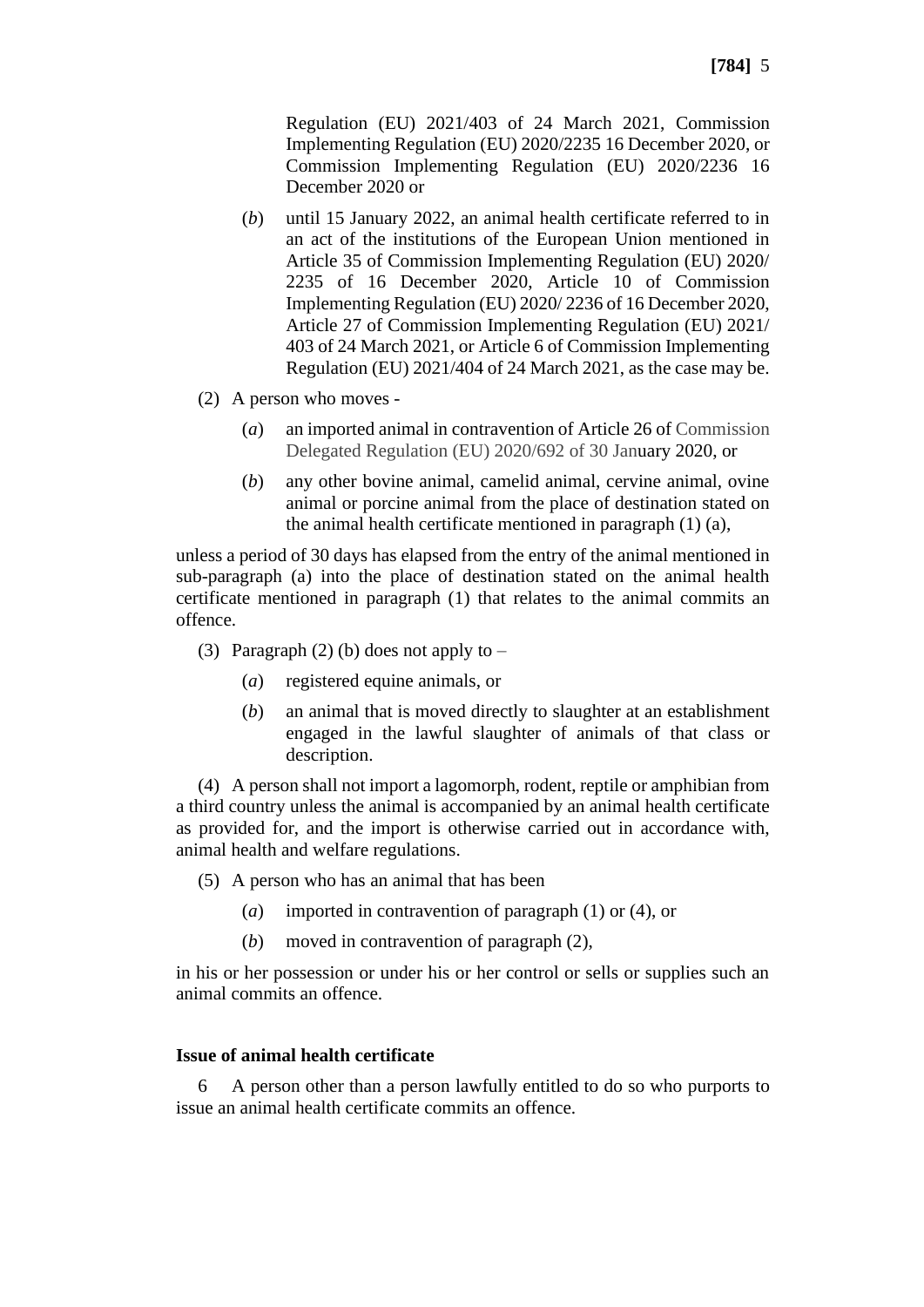## **Export of certain animals**

7 (1) A person who exports an animal or consigns an animal for export in contravention of Article 126 (1) (b) (i) of Regulation (EU)  $2016/429$  of the European Parliament and the Council of 9 March 2016 commits an offence.

(2) A person who has an animal that is being exported in contravention of paragraph (1) in his or her possession or under his or her control or sells or supplies such an animal commits an offence.

#### **Possession of certain records**

8. A person shall not without lawful excuse, the proof of which lies with him or her, have a record purporting to be an animal health certificate issued in contravention of an act of the institutions of the European Union mentioned in the preamble to these Regulations or these Regulations in his or her possession or under his or her control.

## **Notice**

9. (1) An authorised officer may, by notice in writing, served on the person who has possession or control of an animal to which these Regulations apply restrict the movement of such an animal for a period of 30 days.

(2) A person on whom a notice under this Regulation is served shall comply with the notice.

## **Penal provisions, etc.**

10. (1) Regulations 4 (other than paragraph (2) (b)), 5 (other than paragraph (5) (3) (a)), 6, 7 (2), 8 and 9 (2) are penal provisions to which section 36 (4) (b) of the Animal Health and Welfare Act 2013 applies.

(2) A contravention or failure to comply with a provision of a Regulation of an institution of the European Union cited in Regulation 3, 4 (2) (b),) or 7 (1) of these Regulations is a breach to which section 36A (b) (inserted by the Greyhound Racing Act 2019) of the Animal Health and Welfare Act 2013 applies.



GIVEN under my Official Seal, 20 December, 2021.

CHARLIE MCCONALOGUE, Minister for Agriculture, Food and the Marine.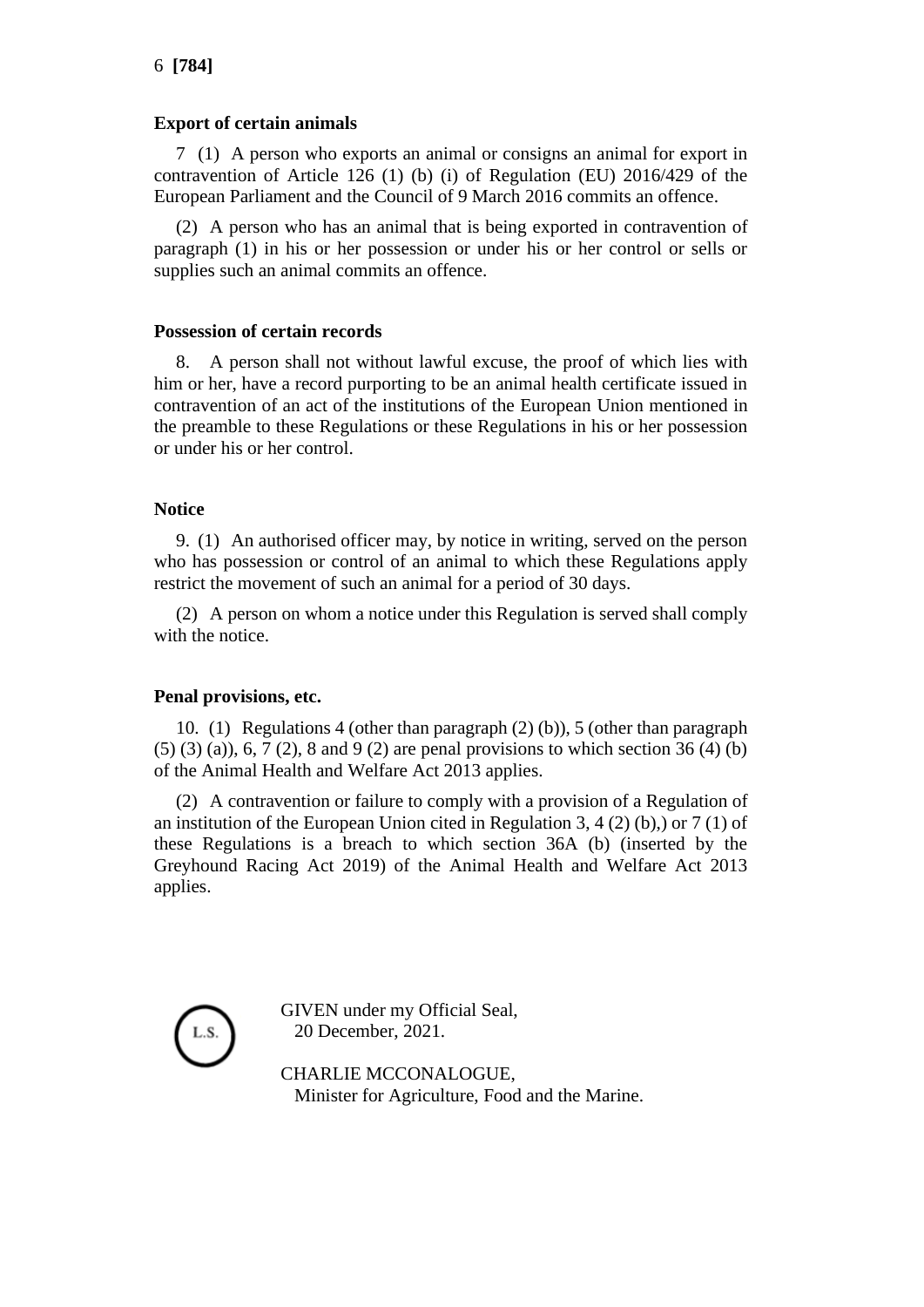#### EXPLANATORY NOTE

## (*This note is not part of the instrument and does not purport to be a legal interpretation*)*.*

These Regulations, in accordance with EU Regulations, provide controls on animals and animal products imported from third countries and for the matters relating to the certification of animals and animal products being exported within the EU.